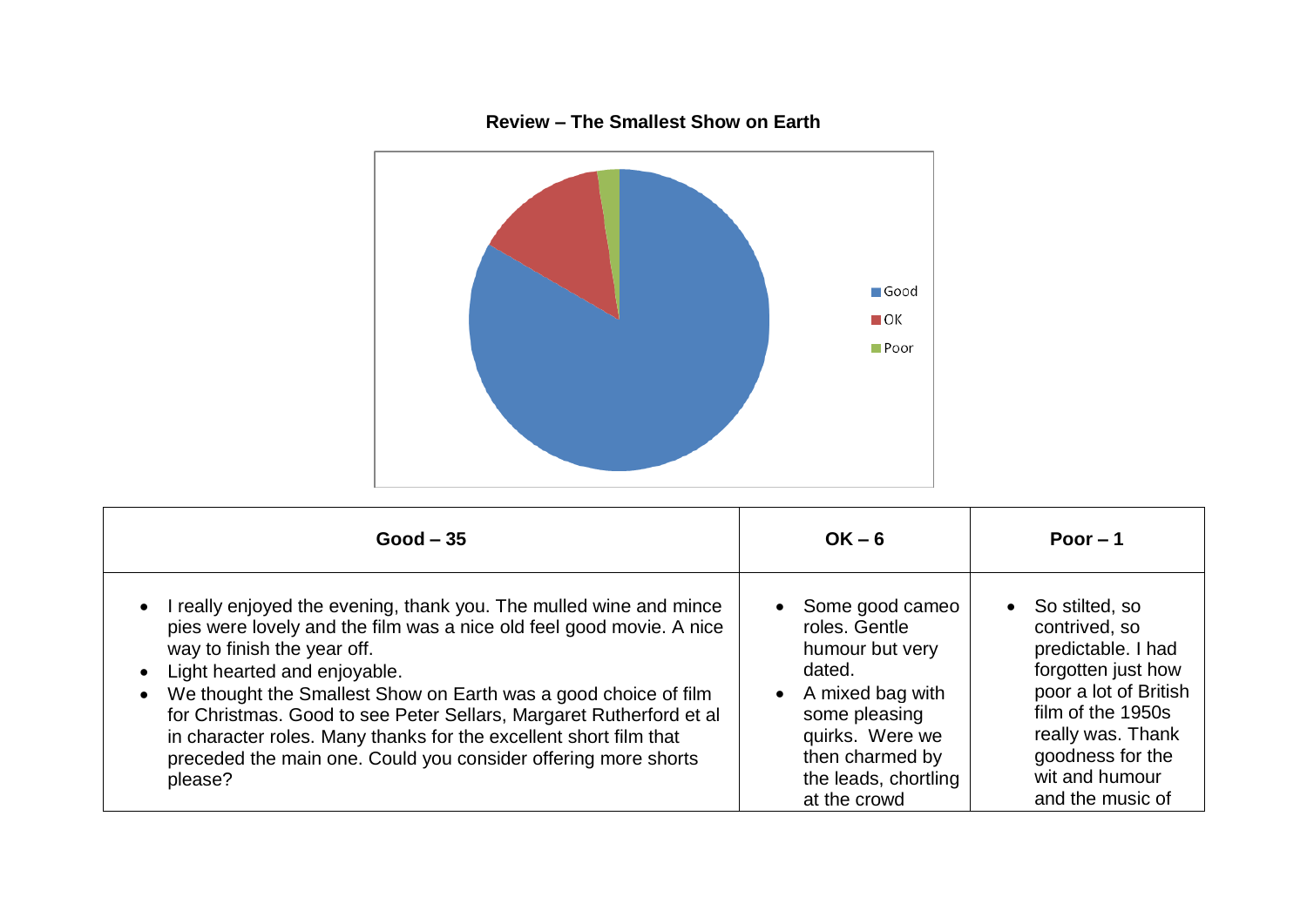| We both loved it, and came out still chuckling. It was nice to have a     | scenes? Probably     | Tanghi Argentini. It                   |
|---------------------------------------------------------------------------|----------------------|----------------------------------------|
| laugh for a change! We had both seen it before, but many years            | not now. Loud        | was not a                              |
| ago, so it came out reasonably fresh and thoroughly enjoyed it all -      | and harsh sound      | completely                             |
| particularly when the film repair went wrong and the audience were        | didn't help. But     | wasted evening. In                     |
| standing on their heads and then the horses were going 19 to the          | thanks for the       | contrast to 'The                       |
|                                                                           | starter.             | <b>Smallest Show on</b>                |
| dozen! Thank you for the festive refreshments. Thank you also for         |                      | Earth', I saw A                        |
| all your combined efforts during the year, and a Merry Christmas to       | Both thought it OK   |                                        |
| everyone on the committee.                                                | as a film, but a     | United Kingdom on                      |
| It was so nice to have a good laugh and the mulled wine was very          | nice, light offering | Friday afternoon.<br><b>Brilliant!</b> |
| enjoyable. The small film before the main film was fun; it was just a     | for Christmas. Did   |                                        |
| shame that it was so loud. A good start to Christmas, thank you.          | Clive Dunn base      |                                        |
| Classic - totally silly story but engagingly told with well-loved actors. | Corporal Jones in    |                                        |
| Thanks for the showing and for the goodies beforehand. Merry              | Dad's Army on the    |                                        |
| Christmas all!                                                            | Peter Sellers' part? |                                        |
| Great to show the short Argentinian Tango - a really nice twist at the    |                      |                                        |
| end -shame it was overpoweringly loud! The Smallest Show on               |                      |                                        |
| Earth managed to pack a great deal into a short time, I loved the         |                      |                                        |
| three cinema staff - great characters. The humour was very dated          |                      |                                        |
| which made it feel a bit hammy overall, but otherwise a real little       |                      |                                        |
| fifties gem!                                                              |                      |                                        |
| A glorious gem of British film making. One of my favourites. Used to      |                      |                                        |
| be shown regularly on TV but those days seem to have gone. Short          |                      |                                        |
| film was good although the volume was painfully loud. Can you get         |                      |                                        |
| the projectionist to test the sound before the event?                     |                      |                                        |
| Good, Good, Good!! We both thoroughly enjoyed the evening. So             |                      |                                        |
| nice to have a happy film! I have waited a very long time to see this     |                      |                                        |
| again as I didn't know the title! Thanks. Lovely refreshments thank-      |                      |                                        |
| you.                                                                      |                      |                                        |
| Very good. Made a nice change from doom and gloom once the                |                      |                                        |
| action picked up. What clear diction! Also very much appreciated          |                      |                                        |
| the starter film and its message except for the painful sound level.      |                      |                                        |
| Thanks for the pre-show Xmas cheer.                                       |                      |                                        |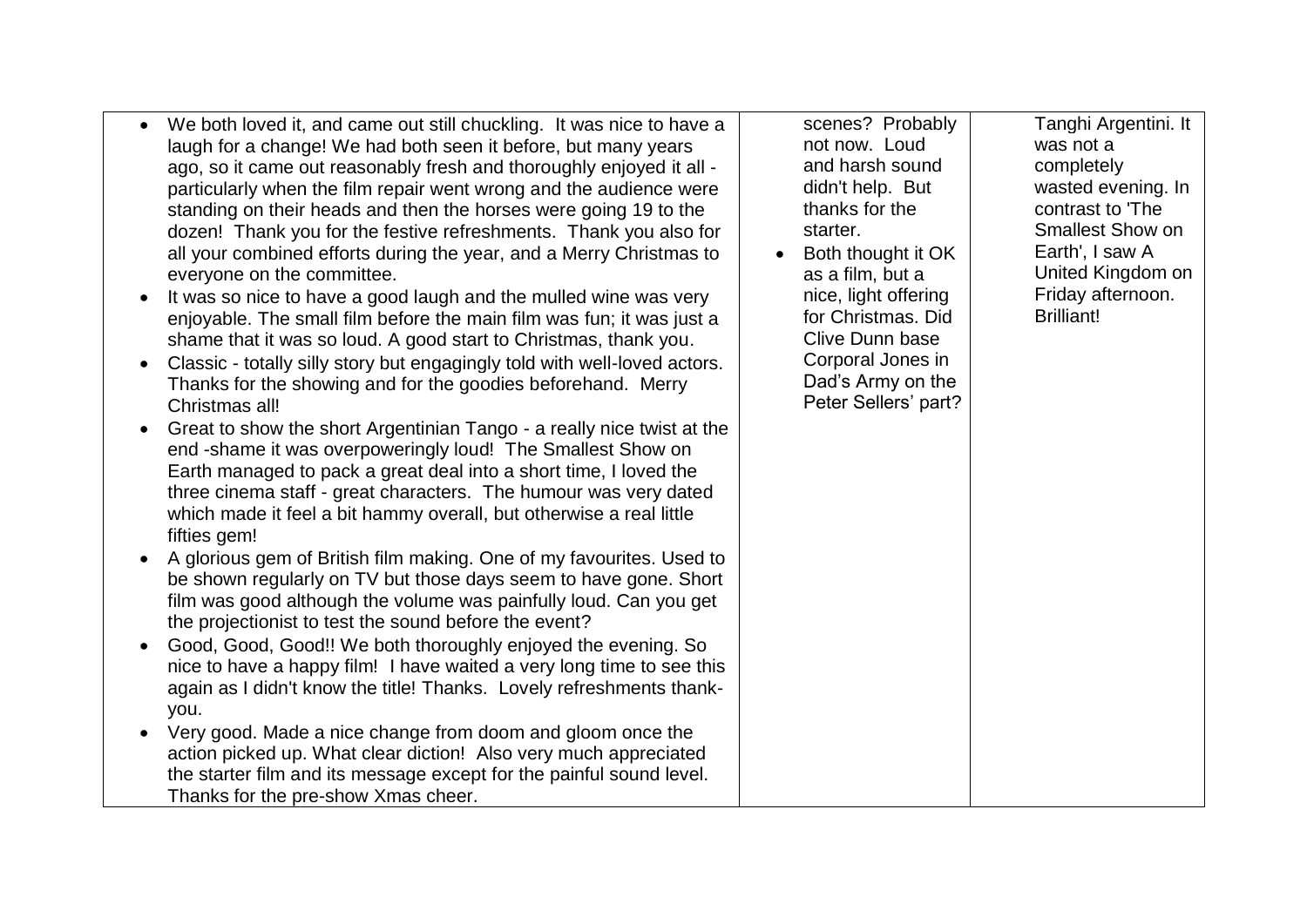| We thought it was a good film to show at Christmas due to its feel<br>good factor. Also it meant that those who had seen part of the start<br>if it at Southwold also got to see the ending. The short film was                                                                                                                                                                                                                                                                                                                                                                                                                                                                                                                                                                                                                                                                                                                                                                                                                                                                                                                                                                                                                                                                                                                                                                                                                                                                                                                                                                                                                                                                                      |  |
|------------------------------------------------------------------------------------------------------------------------------------------------------------------------------------------------------------------------------------------------------------------------------------------------------------------------------------------------------------------------------------------------------------------------------------------------------------------------------------------------------------------------------------------------------------------------------------------------------------------------------------------------------------------------------------------------------------------------------------------------------------------------------------------------------------------------------------------------------------------------------------------------------------------------------------------------------------------------------------------------------------------------------------------------------------------------------------------------------------------------------------------------------------------------------------------------------------------------------------------------------------------------------------------------------------------------------------------------------------------------------------------------------------------------------------------------------------------------------------------------------------------------------------------------------------------------------------------------------------------------------------------------------------------------------------------------------|--|
| great too.<br>Excellent - great to see top actors/actresses playing off each other.<br>I love Margaret Rutherford & Peter Sellers but I don't think I have<br>ever seen this film. I loved it. Peter Sellers was his usual quirky<br>self. Loved it when he had to hold onto the projector as a train went<br>past the Bijou. Bernard Miles was playing an old man again. He<br>does it so well. Margaret Rutherford had quite a small part but she<br>added her usual style to the trio. I did wonder why the pregnancy<br>of the usherette was included in the film. It didn't add to Virginia<br>McKenna's news and the implication that Bill Travers had<br>something to do with it then petered out. That could well have been<br>left on the cutting room floor. It still made a change to leave the Arts<br>Centre with a smile on my face though. Also found the extra film<br>very endearing. Thanks for adding this to the programme. May I<br>also thank the Committee for the pre-film drinks & nibbles.<br>Wishing you all a Happy Christmas & looking forward to more<br>delights in the New Year.<br>We all really enjoyed it- was great to see the film in full after getting<br>our appetite's whetted from the part that was screened at the<br>Electric Cinema, Southwold. Also really enjoyed the first film, apart<br>from it being far too loud!<br>A real treat for film-lovers, the highlights were the Bijou screenings<br>and the audience reactions!<br>We really enjoyed watching this classic, especially after viewing just<br>part of it at Southwold in the summer. Very entertaining.<br>Nice little fun film $\sim$ a classic. Followed on appropriately from 'The |  |
| Final Reel' of a couple of weeks ago. Top cast with Peter Sellers at<br>his best. Thank you for the mince pies and mulled wine $\sim$ always a<br>nice touch.                                                                                                                                                                                                                                                                                                                                                                                                                                                                                                                                                                                                                                                                                                                                                                                                                                                                                                                                                                                                                                                                                                                                                                                                                                                                                                                                                                                                                                                                                                                                        |  |